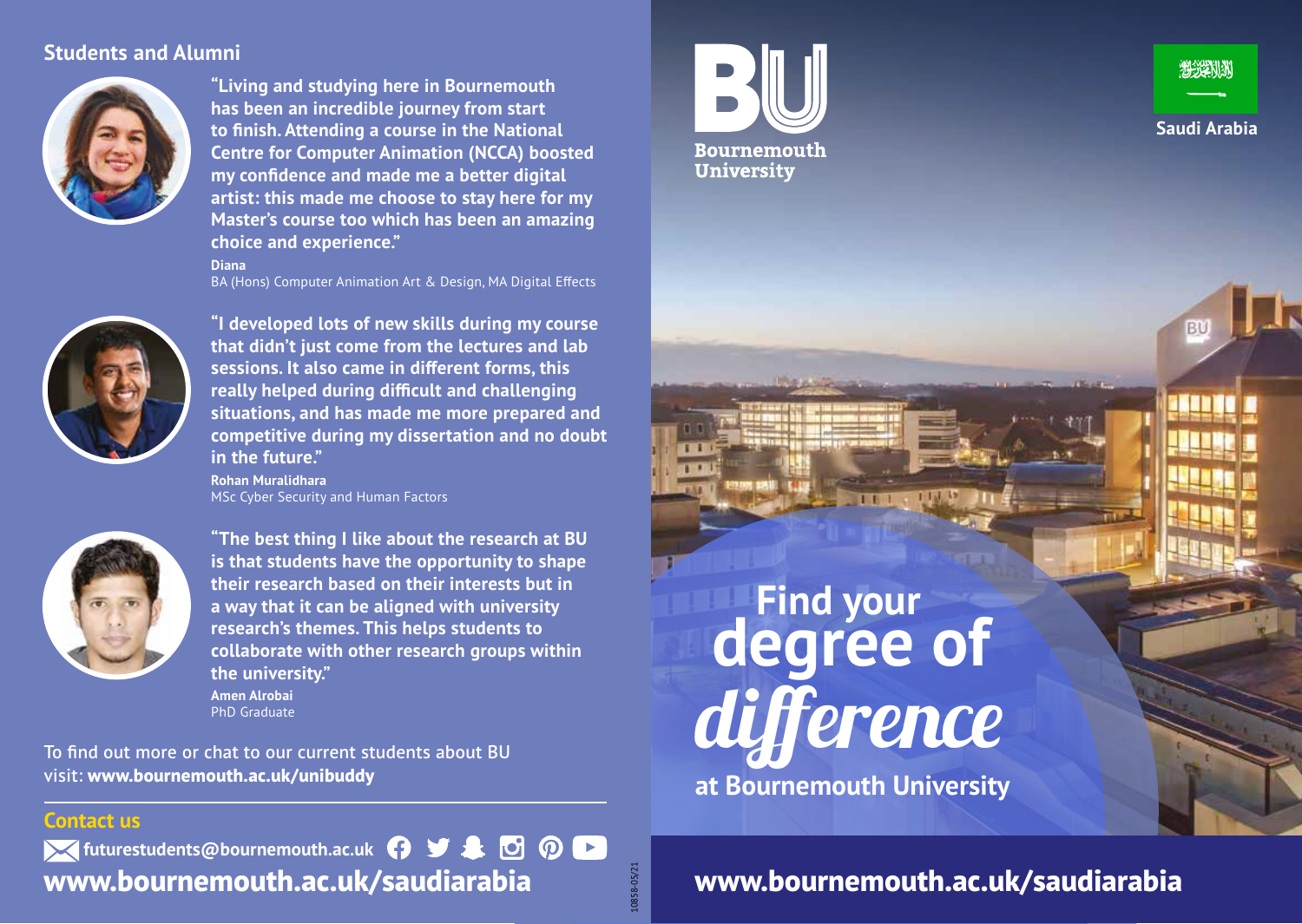### **Bournemouth University has over 19,000 students from across 135 different countries and regions.**

We are ranked as one of the top 100 young universities in the world according to the *Times Higher Education* Young University Rankings 2020.

Courses at Bournemouth University have a strong professional orientation with a focus on academic excellence and graduate employability. Our degrees are accredited by 29 different professional bodies, including some of the biggest names in industry. We blend education, professional practice and research in everything we do. You'll be learning from inspirational academics who are passionate about the subjects they teach, are involved in research, and possess real world industry experience.

**Why** BU?

All our undergraduate courses and most of our postgraduate courses offer you the chance to undertake a work placement, giving you the opportunity to put your learning into practice while building an invaluable network of professional contacts at the same time.

Whatever it is that makes you stand out from the crowd, at BU we can help you to build on it to become the person you were always meant to be.

## **£200million In recent years we have**

**invested £200 million in our buildings, IT and facilities**



## **£3.2million**

**Top 80**

**We are ranked in the top 80 young universities in the world** (*Times Higher Education* Young University Rankings 2021)

**We awarded postgraduate scholarships and bursaries worth over £3.2 million in 2019/20**

## **Industry experience AACSB**

**Every undergraduate and many postgraduate courses offer the opportunity of a work placement**

**11km**

**of award-winning sandy beaches**

**The Business School is accredited by the Association to Advance Collegiate Schools of Business (AACSB) accredited** 



#### **Subject areas**

Accounting, Finance & Economics Archaeology & Anthropology Business & Management Computer Animation, Games & Visual Effects Computing & Informatics Design & Engineering Health & Social Care History, Politics & Social Sciences Journalism, English & Communication

Law Life & Environmental Sciences Marketing Media, Film, TV & Music Production Medical Sciences Psychology Sport Tourism, Hospitality & Events

#### Visit: **[www.bournemouth.ac.uk/courses](http://www.bournemouth.ac.uk/courses)**

#### **Fees**

This table shows the range of annual tuition fees for 2021/22 entry for both undergraduate and postgraduate courses at BU. Payment can be made in full or in two instalments.

- \*Tuition fees correct at the time of printing and are subject to change.
- \*\*Fees are based on exchange rates calculated at time of printing and are subject to change.

| <b>2021/22 Course</b>                                             | Fees (GBP)*     |
|-------------------------------------------------------------------|-----------------|
| Undergraduate (fees are fixed<br>for the duration of your course) | £14,100-£15,000 |
| Placement year                                                    | £850            |
| Postgraduate                                                      | £14,500-£15,000 |
| $MBA$ (F/T)                                                       | £15,000         |
| Research (F/T) Library-based                                      | £15,000         |
| Research (F/T) Laboratory-based                                   | £17,000         |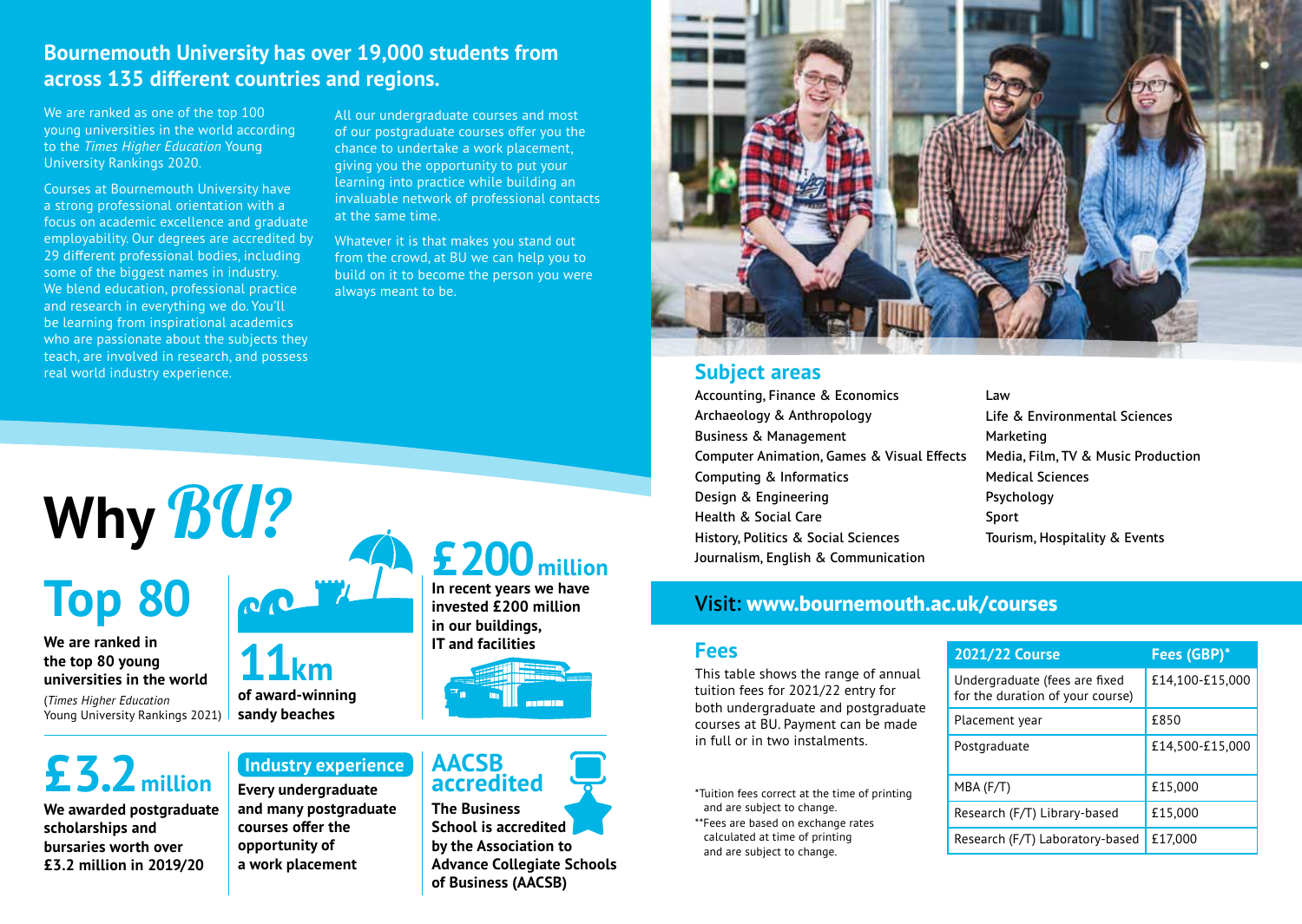# **Location**

### **Academic entry requirements**

#### **BU International College Foundation Certificates**

Twelve years' schooling in Saudi Arabia and minimum IELTS 5.0

#### **Undergraduate courses (Bachelor's degree)**

You can apply to study from year one of a Bachelor's degree from year one if you have completed:

- A foundation programme
- A Levels, or
- International Baccalaureate (IB) diploma.

#### **Postgraduate courses (Master's degree)**

You are eligible to apply for a taught Master's programme if you have:

• Bachelor's degree

#### **Research programmes**

You need any postgraduate degree to be considered for a research programme.

Some courses may require specific or additional entry requirements. To find out more, please visit: **[www.bournemouth.ac.uk/courses](http://www.bournemouth.ac.uk/courses)**

## **English entry requirements**

**Undergraduate and postgraduate** IELTS Academic (UKVI or non-UKVI) 6.0 with a minimum of 5.5 in each component.

**Note:** some courses may require a higher IELTS score.

For more information on acceptable English qualifications visit: **[www.bournemouth.ac.uk/](http://www.bournemouth.ac.uk/english-requirements)  [english-requirements](http://www.bournemouth.ac.uk/english-requirements)**

## **Scholarships**

#### **Undergraduate**

We award a £2,500 Academic Excellence Scholarship to you automatically if you have achieved the required grades. This is a tuition fee reduction for your firstyear tuition fees.

#### **Postgraduate**

We award a £3,500 Academic Excellence Scholarship to you automatically if you have achieved GPA 3.15/4.0 or 3.75/5.0 or higher.

For more information about scholarships visit: **[www.bournemouth.ac.uk/scholarship](http://www.bournemouth.ac.uk/scholarship)**



#### **Find yourself surrounded by the beautiful scenery of Bournemouth as you study with us.** Located on the south coast of England, Bournemouth University is situated in an area of outstanding natural beauty less than two hours from central London by train. We are a green, safe and friendly town welcoming students from many countries. Our 11km award-winning stretch of sandy beaches holds four European blue flags and Bournemouth beach was named the best in the UK by TripAdvisor. The town is also close to two UNESCO World heritage sites - Jurassic Coast and Stonehenge – and benefits from great access and links to London as well as many airports.

## Find out more: **[www.bournemouth.ac.uk/bournemouth](http://www.bournemouth.ac.uk/bournemouth)**

## Find out more: **[www.bournemouth.ac.uk/](http://www.bournemouth.ac.uk/India)saudiarabia**